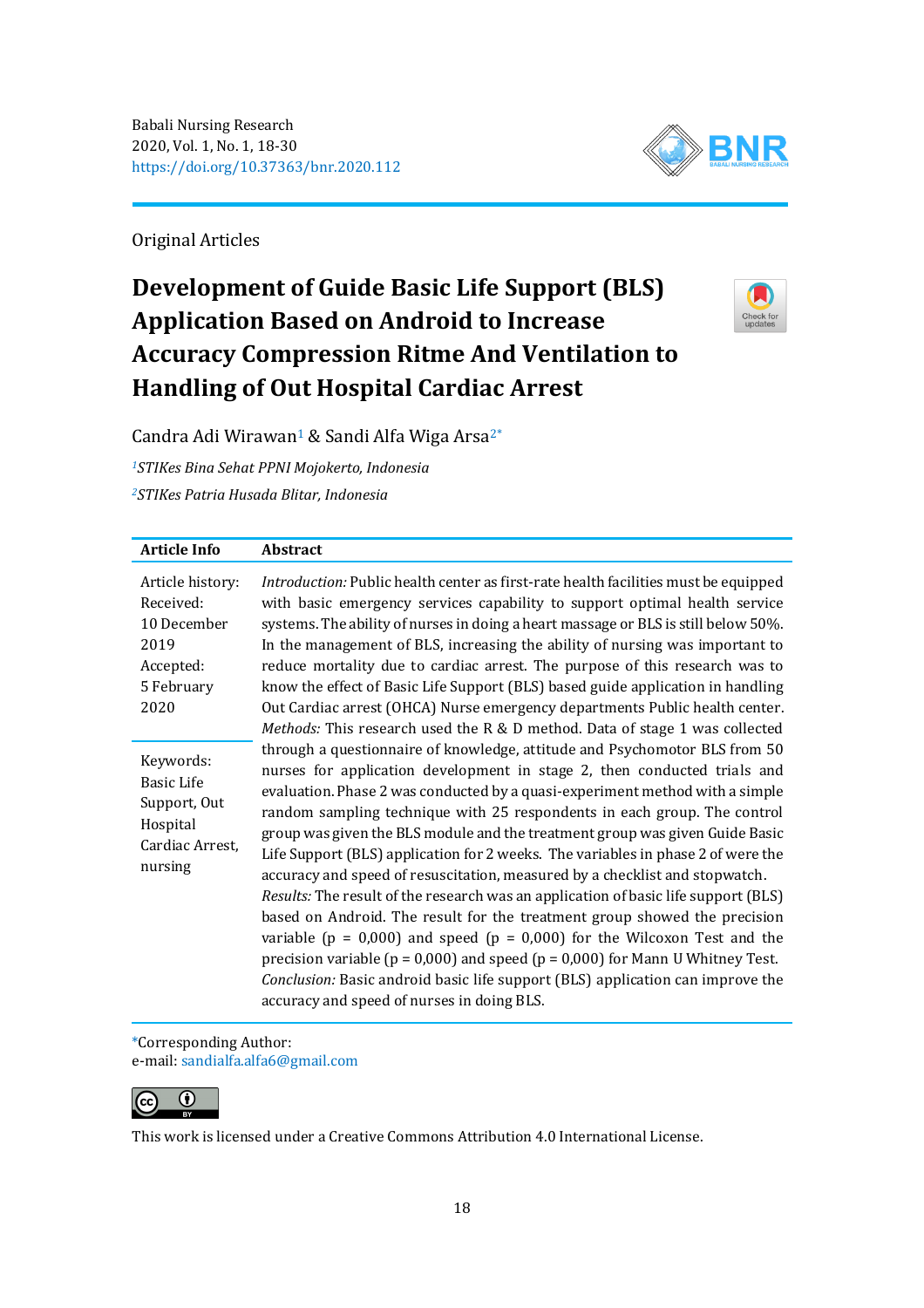#### **INTRODUCTION**

A sudden cardiac arrest may occur anywhere and at any time. A sudden cardiac arrest is a case with an emergency priority. Emergency conditions are a life-threatening condition, and if not treated promptly can result in death [1]. Patients with cardiac arrest should be promptly treated with CPR (cardiopulmonary resuscitation) and AED (automated external defibrillator) measures, either by healthcare or laypeople [2].

In the United States, nearly 360,000 cardiac arrest events occur outside the hospital (Out of Hospital Cardiac Arrest, OHCA), or nearly 1000 cases per day [3]. A research conducted by Chan et al. (2014) found that OHCA occurs annually in the United States, and about 92% of them died before reaching the hospital [4]. Patients who died of cardiac arrest were known to have ventricular fibrillation (VF) and pulseless ventricular tachycardia (pulseless VT), occurring in 40-50% of OHCA cases [5].

Data on patient visited the Emergency Room (ED) throughout Indonesia reached 11,719,015 (13.1%) of the total hospital visit. The higher number of ED visit needs considerable attention for emergency services. In Indonesia, the prevalence of coronary heart disease in 2013 was 0.5% or approximately 883,447 people, while based on a diagnosis of symptoms of 1.5% or an estimated 2,650,340 people. East Java Province was province with the highest prevalence of coronary heart disease with 375,127 people (1.3%) [6].

Cardiac arrest is a condition when heart suddenly stops and can't pump the blood. It causes decreasing of oxygen supply for the vital organs. If it happens more than 4 minutes, it can lead to death of brain cells and cause death in all vital organs of the body only in 10 minutes. OHCA is a mechanical cardiac arrest event which characterized by the absence of circulation signs and occurs outside of the hospital area [7].

Kronick et al., (2015) stated that to prevent death in OHCA patients, treatment of cardiac arrest should be done in the prehospital phase. The handling of cardiac arrest was known as the chain of survival [7]. AHA (2015) developed a revision for the management of cardiac arrest by separating management between cardiac arrest in the hospital (In-Hospital Cardiac Arrest-IHCA) and OHCA. Handling of OHCA patients in the acute phase should include the introduction and activation of emergency response systems, quality heart resuscitation (CPR), immediate defibrillation, basic and advanced emergency care services in the transport phase, as well as advanced post-cardiac stopping care [2]. In the management of OHCA version 2015, the role of common people and health workers in primary health care facilities were important in the cardiac arrest phase, CPR and defibrillation until a trained Emergency Medical Service (EMS) team came. All of these components were important links to make spontaneous circulation back [7]. The success of a chain depended on the effectiveness of previous step. Thus, an effective continuity system was needed between pre-hospital and hospital [8].

Ideally, when cardiac arrest happened outside of the hospital, hands-only CPR would be provided by common people in site until the EMS team arrived. In this case, the patient could be taken to primary health care facility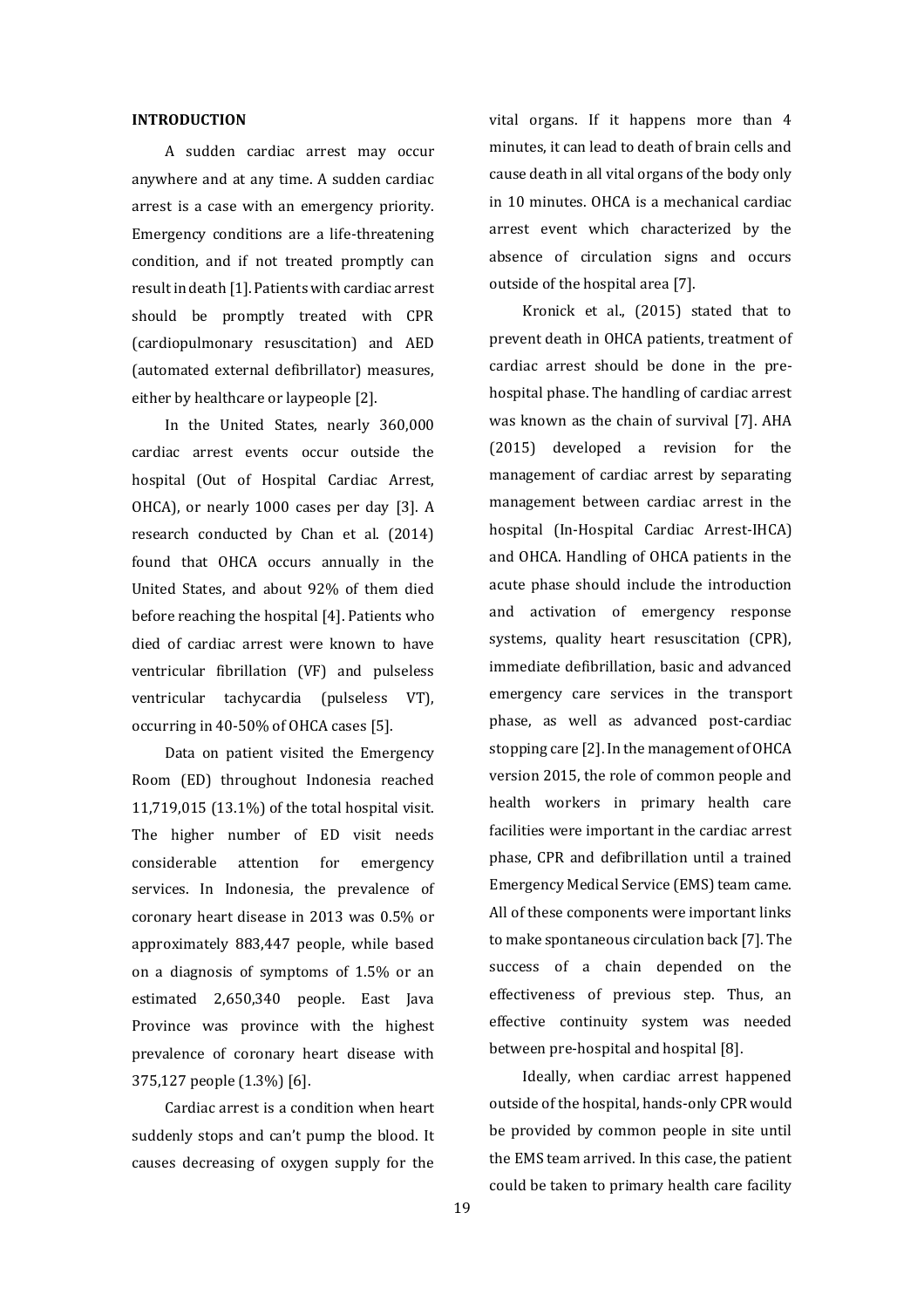because the location was reachable [9]. To increase the survival rate of cardiac arrest victims, assistance of patient with OHCA must be began in the prehospital phase [7].

Assistance of cardiac arrest victims in this prehospital phase could be done in the public health centre. The public health centre is a technical implementation unit of District / Municipal Health Office which responsible for organizing health development in one or more districts. It is equipped with human resources, facilities, and infrastructure to support preventive, promotive, curative and rehabilitative activities in primary health care [6]. Public health centre as the first-rate health facility must be equipped with basic emergency services that can support optimal health service systems. In the management of OHCA, public health centre have an important role during the resuscitation process. The result of OHCA management would be influenced by the initial recognition of cardiac arrest signs and the resuscitation treatment that provided by public health centre officers. However, each of public health centres has different facilities and human resources. This could influence its capacity on providing services for cardiac arrest victims. Emergency cases were common occurring at home. Thus, a system was needed to raise awareness of an emergency-driven state of the local community. Video, the latest standard resuscitation module was embedded in the application, that could be learned any time. The development of this application was supported by monotonous of basic life support training modules and the maneuvering skills only shown as images in modules. In addition, resuscitation only could be learned and practiced during the training.

Using this application was expected for doing CPR based on international standards [9]. However, there is no study that examines the development of application for Basic Life Support (BLS) based on handling Out Hospital cardiac arrest (OHCA).

## **METHODS**

This study was research and development (R & D) study that consisted of two phases. Design and development research is a systematic study of how to design a product, develop/produce the design, and evaluate the performance of the product to obtain empirical data that can be used as a basis for forming products, tools, and models. The first phase was to evaluate the knowledge, attitude and psychomotor of emergency nurses in conducting basic life support. The number of samples was 50 nurses. The sampling method was using purposive sampling technique. Focus Group Discussion (FGD) was done with service coordinator, head of room, committee of nursing, and Patient Safety, and Emergency Room Nurses Representative for the evaluation. After the evaluation, there was an expert discussion activities in the field of cardiac emergency and anesthesia and Reanimasi and Information Technology (IT).

For the second phase, a quasiexperiment was used for the study design. There were two groups, the control group and the experiment group. The sampling method was using simple random sampling. Based on the calculation, the number of samples in each group was 25. To anticipate the drop out, the researcher added 10% in each group. Thus, there were 25 participants in the Android-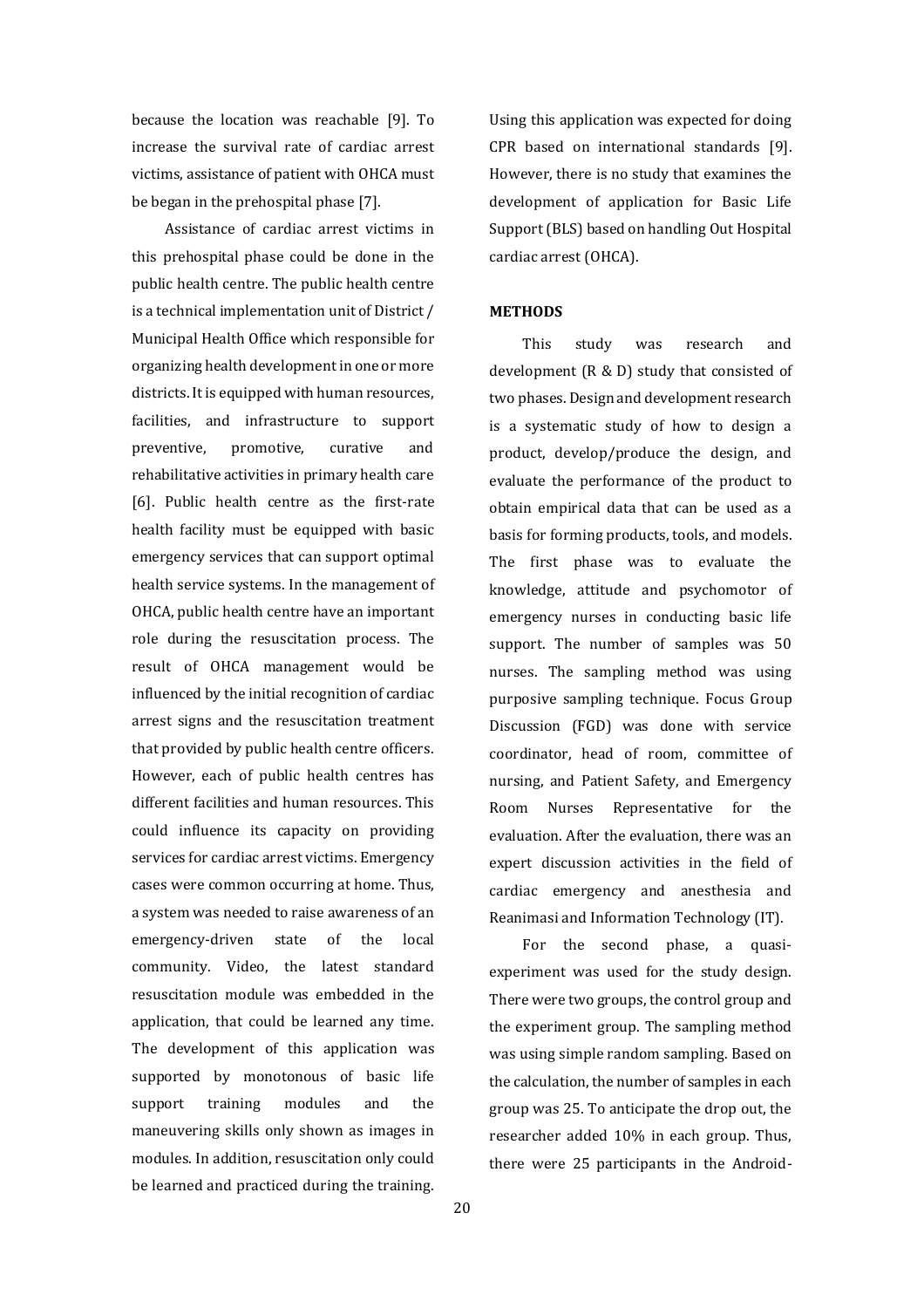based Basic Life Support (BLS) Guide group and 25 participants in the control group. The total of participants in the second phase were 50 participants. The independent variable in this second phase was the Android-based Basic Life Support (BLS) Application. The Basic Life Support (BLS) Application has been designed and socialized based on the nurse's ability to operate the Basic Life Support (BLS) Application. The dependent variables in this second phase were the ability and speed in carrying out Basic Life support (BLS). The second phase was using the Basic Life Support (BLS) Guide Algorithm Application in the Android system based Out Hospital Cardiac Arrest (OHCA) handling and the evaluation sheet of the operational capability of the Basic Life Support Guide Algorithm Application (BLS) in the handling of Out Hospital cardiac Android-based Arrest (OHCA) and Nurse's ability and speed evaluation sheet in conducting Basic Life Support (BLS) as the instruments.

In the first phase, descriptive analysis was used to measure the frequency of knowledge, attitude, and psychomotor in doing Basic Life Support (BLS) and FGD activities. Data analysis for FGD activities was obtained based on the results of the audiovisual recording during the discussions. The results during the discussion copied and analyzed according to the themes. Researcher tried to increase observational persistence by repeating audiovisual recordings to analyze the context. The Inferential Analysis was consisted of assessing the validity of the content and/or construction of the application using an expert discussion and an existing AHA 2015 Guideline and an instrument of the questionnaire and a descriptive statistical test.

The second phase of univariate data analysis was performed on each study variable. The variables in the second phase were the accuracy and speed of resuscitation, which measured using a checklist and stopwatch. The results presented in the form of a frequency distribution table. Statistical test was done for before and after intervention for each groups. Mann Whitney test was used to know the difference between the treatment group and the control group with  $p \leq 0.05$ . The Wilcoxon test was performed to determine difference of posttest between the control group and treatment group using Wilcoxon with p <0.05.

#### **RESULTS**

#### *Research First Phase*

Results and analysis of first phase at the emergency room in public health center in Surabaya Health Service Area. Table 1 shows that the majority of participants were in the age range 26 - 30 years (46%) and 60% male. Based on the working period, 54% participants were working > 5 years. Around 68% of participants got nursing degree and 52% had BLS certificate.

Table 2 shows knowledge, attitude, and psychomotor of BLS among the ER nurses. For the knowledge, 48% of participants were in moderate level. For the attitude, 60% of participants had negative attitude. For the psychomotor, 62% of participants were in unskilled level.

Recommendations from FGD on Guide Basic Life Support (BLS) application form based on the Android system are: (1) Creating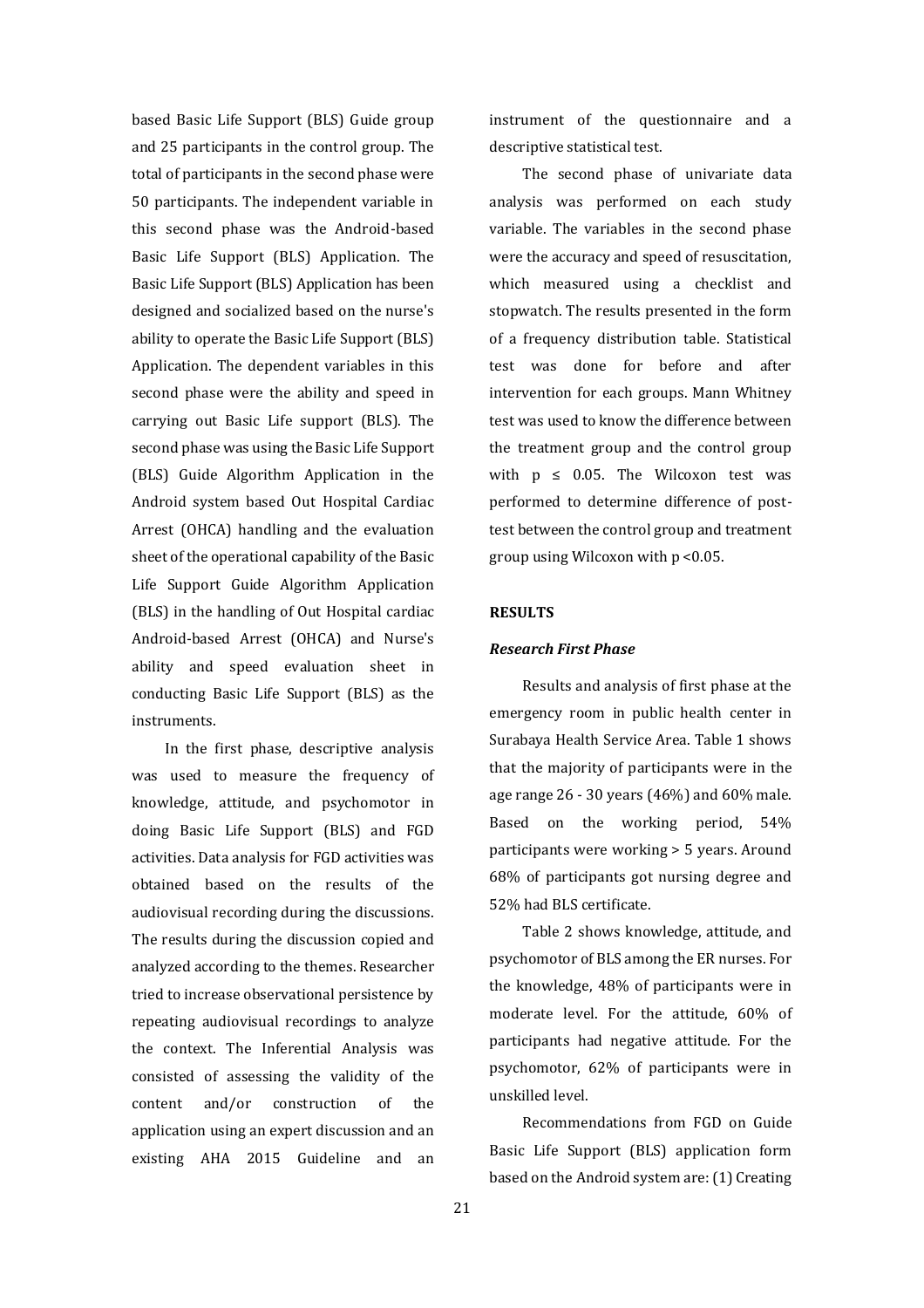instrument for BLS training that could be easily accessed anytime and everywhere; (2) Guide Basic Life Support (BLS) based on the android system prepared based on the needs of nurses at the public health center emergency room in improving the knowledge, attitude and psychomotor BLS; (3) Guide Basic Life Support (BLS) based on the Android system was expected to meet the needs of nurses at emergency departments on public health center to update skill in providing BLS.

# *Research Second Phase*

Results and analysis second phase in emergency room nurse at public health center in Surabaya City Health Department. Table 4 shows the distribution and homogeneity. Age (0.188), gender (1.00), and work period (0.152) were homogeneous data, while education (0.009) was not homogeneous.

The table 5 shows the normality of data distribution for each variable. Pre and post data distribution on each variables were not normally distributed with p-value <0.05. Delta data distribution in the intervention group and the control group each variables were not normally distributed with a p-value <0.05.

Table 6 shows the changing of the value of BLS nurse accuracy in the public health center. In the treatment group, results were significant with  $p \le 0.000$ , while in the control group was not significant with  $p = 1.000$ . Mann Whitney test results' showed significant effect on the nurses ability in BLS after intervention in both groups with  $p = 0.000$ .

Table 7 shows the changing in velocity value of BLS nurse in the public health center. In the treatment group, the Wilcoxon test showed significant result with  $p = 0.000$ , while in the control group was not significant with p = 0.157. The Mann Whitney test results' showed significant effect on nurse speed and accuracy in doing BLS after intervention with p = 0.000 in both the treatment group and the control group

| Η<br>n<br>ш<br>. . |  |
|--------------------|--|
|--------------------|--|

Distribution of respondent characteristics Phase I

| N <sub>o</sub> | <b>General Data</b> |                       | <b>Distribution</b> |      |  |
|----------------|---------------------|-----------------------|---------------------|------|--|
|                |                     | <b>Parameters</b>     | Σ                   | $\%$ |  |
| $\mathbf{1}$   | Age (in years)      | $20 - 25$             | 10                  | 20   |  |
|                |                     | $26 - 30$             | 23                  | 46   |  |
|                |                     | $31 - 35$             | 12                  | 24   |  |
|                |                     | $36 - 40$             | 5                   | 10   |  |
| 2              | Gender              | Male                  | 30                  | 60   |  |
|                |                     | Female                | 20                  | 40   |  |
| 3              | Work Period         | $\leq 1$              | $\overline{4}$      | 8    |  |
|                | (in years)          | $1 - 3$               | 7                   | 14   |  |
|                |                     | $3 - 5$               | 12                  | 24   |  |
|                |                     | > 5                   | 27                  | 54   |  |
| $\overline{4}$ | Education           | Nursing diploma       | 16                  | 32   |  |
|                |                     | Nursing degree        | 34                  | 68   |  |
| 5              | Skill Certificate   | <b>BLS</b>            | 26                  | 52   |  |
|                |                     | $PPGD$ <sup>*</sup> ) | 18                  | 36   |  |
|                |                     | <b>BTCLS</b>          | 6                   | 12   |  |

\*)PPGD (training license for the Prevention of Emergency Patients in Indonesia)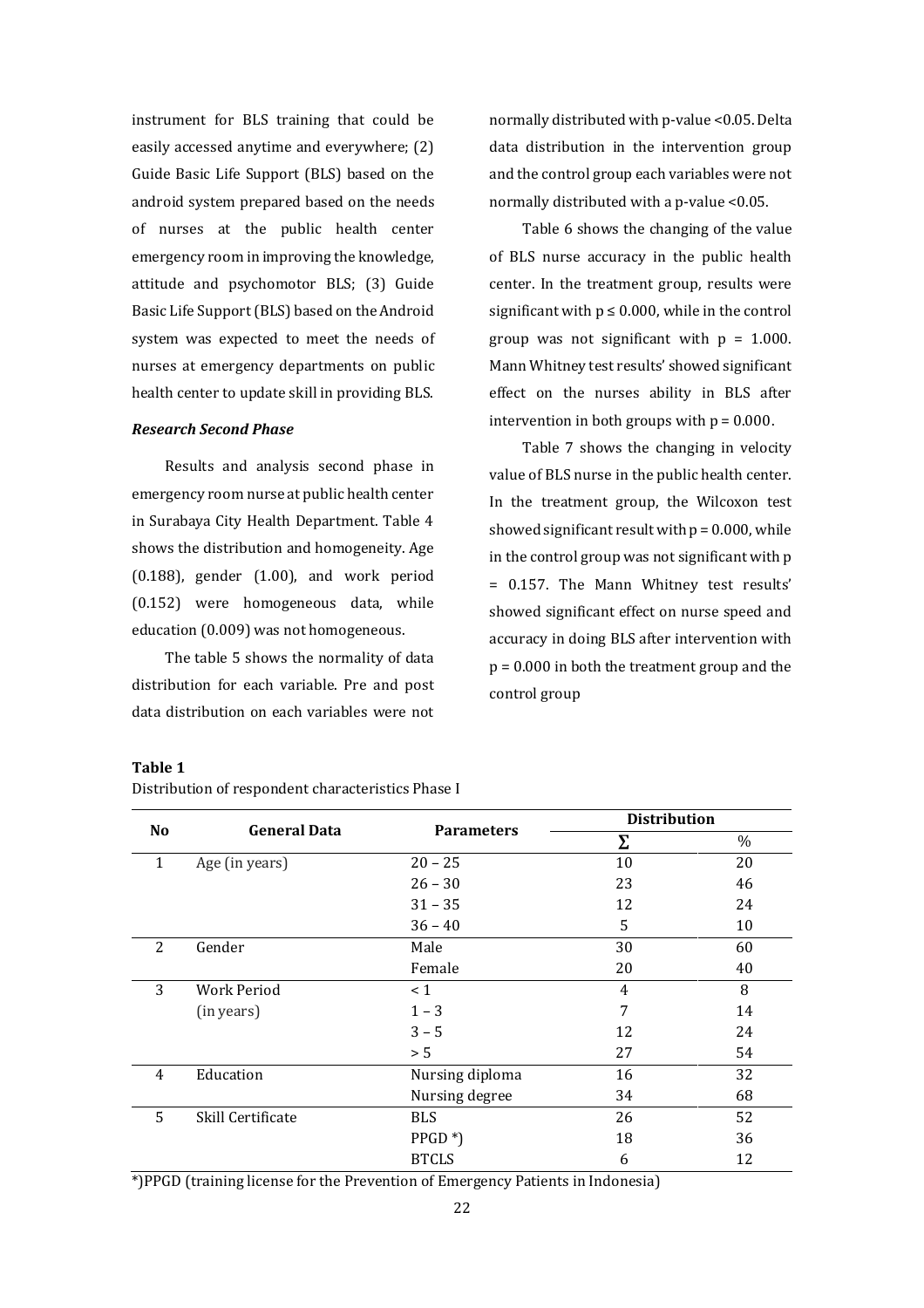# **Table 2** Evaluation of knowledge, attitude and psychomotor BLS of ER nurses

| N <sub>o</sub> | <b>Variable</b> | <b>Parameter</b> |    | %  |
|----------------|-----------------|------------------|----|----|
|                | Knowledge       | Good             |    | 14 |
|                |                 | Moderat          | 24 | 48 |
|                |                 | Less             | 19 | 38 |
| 2              | Attitude        | Positive         | 20 | 40 |
|                |                 | Negative         | 30 | 60 |
| 3              | Psychomotor     | Skilled          | 19 | 38 |
|                |                 | Unskilled        | 31 | 62 |

# **Table 3**

FGD results of knowledge, attitude, and psychomotor evaluation of BLS nurses

| N <sub>o</sub> | <b>Strategic Issues</b>                                                               | Cause                                                              | <b>FGD Result</b>                                                                                     | Researcher's<br><b>Review</b>                                                                            |
|----------------|---------------------------------------------------------------------------------------|--------------------------------------------------------------------|-------------------------------------------------------------------------------------------------------|----------------------------------------------------------------------------------------------------------|
| $\mathbf{1}$   | Nursing knowledge on<br>questionnaire results<br>38% less and 48%<br>enough about BLS | Lack of exposure<br>to BLS scientific<br>update                    | Needs to make media<br>that help nurses get<br>updates on the BLS<br>easily                           | Create learning<br>media that easy to<br>access anytime<br>and involving<br>multidisciplinary<br>science |
| 2.             | The attitude of the<br>nurse was negative<br>$(60\%)$ in the<br>questionnaire.        | Lack of self-<br>esteem and<br>ability to do BLS                   | Need to provide regular<br>training in order to<br>increase the nurse<br>confidence in giving<br>BLS. | Create media to<br>upgrade nurse's<br>skills in providing<br><b>BLS</b>                                  |
| 3.             | Psychomotor nurse<br>majority (62%) are<br>not skilled in<br>simulation giving BLS    | Nurses did not<br>get a regular<br>update on the<br>BLS technique. | Media was needed to be<br>developed in order to<br>provide regular<br>perform BLS<br>interventions    | Creating media to<br>improve<br>psychomotor<br>nurse in public<br>health center<br>about BLS             |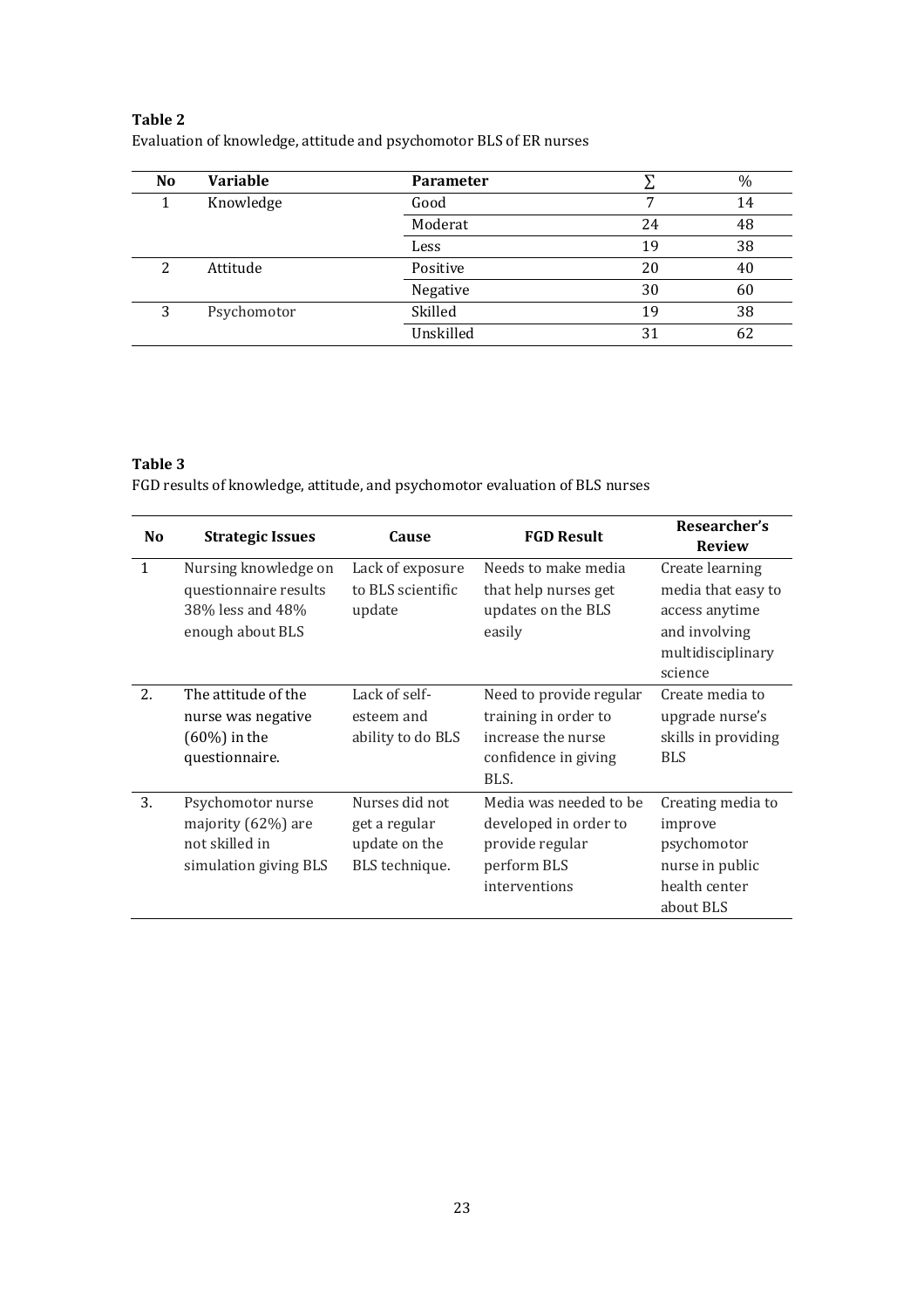# **Table 4**

Distribution and homogeneity of the respondent characteristic of phase II

|                |                     |                   |    | <b>Group I</b><br><b>Group II</b> |    | <b>Test of</b> |                   |  |
|----------------|---------------------|-------------------|----|-----------------------------------|----|----------------|-------------------|--|
| N <sub>o</sub> | <b>General Data</b> | <b>Parameters</b> |    | %                                 | Σ  | $\%$           | Homogeneity (sig) |  |
| 1              | Ager                | $20 - 25$         | 3  | 12                                | 1  | 4              |                   |  |
|                | (in the year)       | $26 - 30$         | 9  | 36                                | 11 | 44             |                   |  |
|                |                     | $31 - 35$         | 8  | 32                                | 10 | 40             | 0.188             |  |
|                |                     | $36 - 40$         | 5  | 20                                | 30 | 12             |                   |  |
| 2              | Gender              | Male              | 14 | 56                                | 11 | 44             | 1.00              |  |
|                |                     | Female            | 11 | 44                                | 14 | 56             |                   |  |
| 3              | Work period         | < 1               | 3  | 12                                | 1  | 4              |                   |  |
|                | (in a year)         | $1 - 3$           | 3  | 12                                | 4  | 16             |                   |  |
|                |                     | $3 - 5$           | 3  | 12                                | 9  | 36             | 0.152             |  |
|                |                     | > 5               | 16 | 64                                | 11 | 44             |                   |  |
| 4              | Education           | Nursing diploma   | 14 | 56                                | 19 | 76             |                   |  |
|                |                     | Nursing degree    | 11 | 44                                | 6  | 24             | 0.009             |  |

I: Intervention Group

II: Control Group

# **Table 5**

Data variable normality

| <b>Variable</b> |                          | p-value |
|-----------------|--------------------------|---------|
|                 | <i>Pre-test</i> Group I  | 0.025   |
|                 | <i>Post-test</i> Group I | 0.032   |
|                 | <i>Pre-test</i> Group II | 0.047   |
| Accuracy        | Post-test Group II       | 0.027   |
|                 | Delta Group I            | < 0.001 |
|                 | Delta Group II           | < 0.001 |
|                 | <i>Pre-test</i> Group I  | 0.033   |
|                 | <i>Post-test</i> Group I | 0.048   |
|                 | Pre-test Group II        | 0.049   |
| <i>Speed</i>    | Post-test Group II       | 0.042   |
|                 | Delta Group I            | < 0.001 |
|                 | Delta Group II           | < 0.001 |

I: Intervention Group

II: Control Group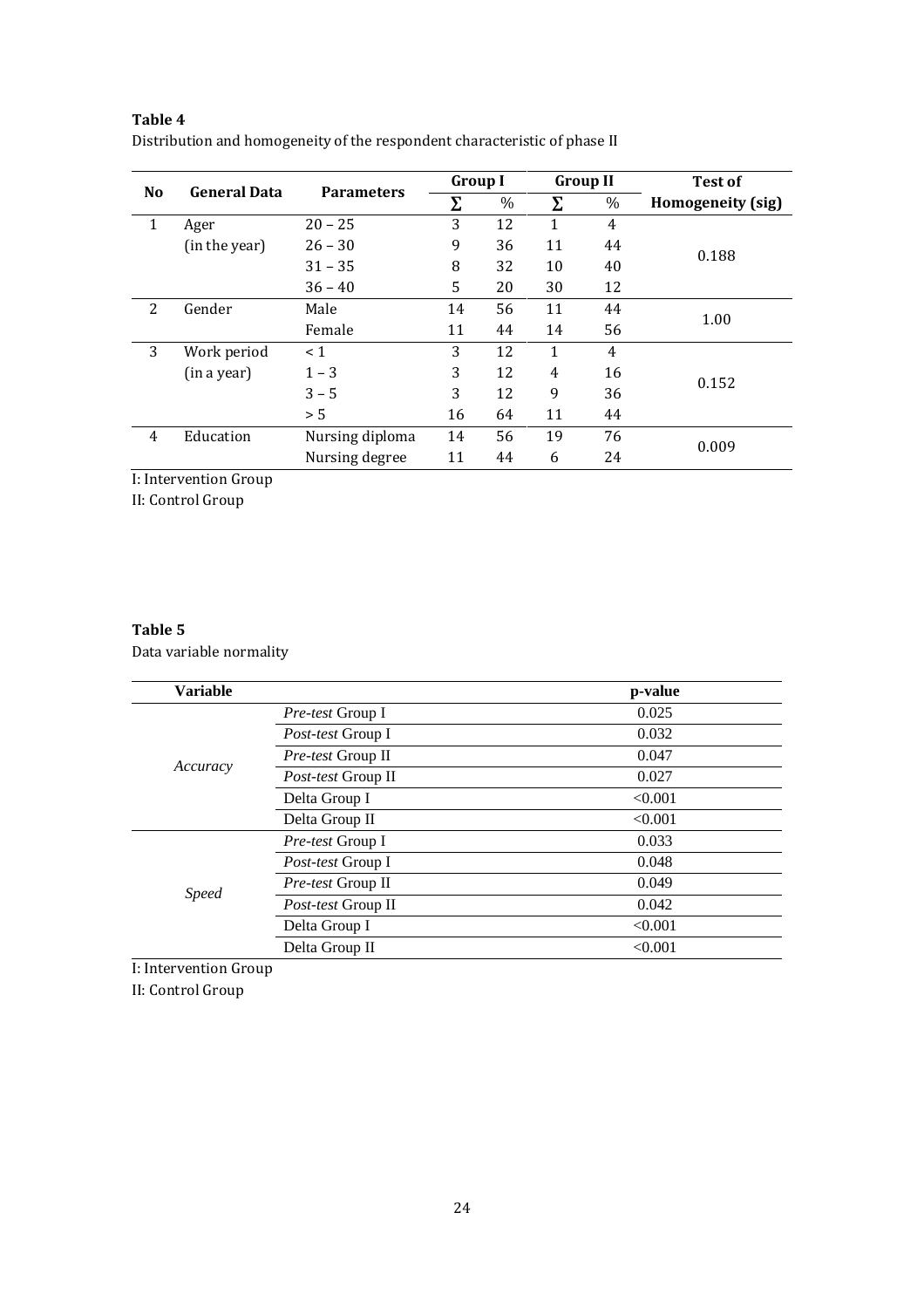# **Table 6**

| Accuracy of BLS Nurse Emergency at Public health center |  |  |  |  |
|---------------------------------------------------------|--|--|--|--|
|---------------------------------------------------------|--|--|--|--|

|                          |      |                | <b>BLS Accuracy</b> |                  |      | <b>Statistical test</b>      |  |  |
|--------------------------|------|----------------|---------------------|------------------|------|------------------------------|--|--|
|                          |      | <b>Skilled</b> |                     | <b>Unskilled</b> |      |                              |  |  |
|                          |      |                | $\frac{0}{0}$       |                  | $\%$ |                              |  |  |
|                          | Pre  |                | 22                  | 39               | 78   | <i>Wilcoxon</i> , $p=<0,001$ |  |  |
|                          | Post | 44             | 88                  | b                | 12   |                              |  |  |
| Н                        | Pre  | 18             | 36                  | 32               | 64   |                              |  |  |
|                          | Post | 18             | 36                  | 32               | 64   | <i>Wilcoxon</i> , $p=1,000$  |  |  |
| Mann U Whitney, p=<0,001 |      |                |                     |                  |      |                              |  |  |

I: Intervention Group

II: Control Group

# **Table 7**

BLS Speed of Emergency Room at Public health center

|                          |      |    | <b>BLS</b> Speed | <b>Statistical test</b> |              |                              |
|--------------------------|------|----|------------------|-------------------------|--------------|------------------------------|
|                          |      |    | Reached          |                         | Not achieved |                              |
|                          |      |    | $\%$             |                         | $\%$         |                              |
|                          | Pre  | 12 | 24               | 38                      | 76           |                              |
|                          | Post | 43 | 86               | ┑                       | 14           | <i>Wilcoxon, p=</i> $<0,001$ |
| Ш                        | Pre  | 18 | 36               | 32                      | 64           |                              |
|                          | Post | 16 | 32               | 34                      | 68           | <i>Wilcoxon</i> , $p=0,157$  |
| Mann U Whitney, p=<0,001 |      |    |                  |                         |              |                              |

I: Intervention Group

II: Control Group

## **DISCUSSION**

# *Nurse Knowledge*

Based on the results in the first phase, knowledge about BLS among emergency department nurses in the health centre in Surabaya were 14% knowledgeable, 48% enough, and 38% less. Although the majority of participants had sufficient knowledge, there were still many ER nurses whose had less knowledge about BLS. It gave picture about nurse's knowledge in the community health centre and it was quite worrying. The ER nurses are first line of health care provider in providing basic life support in the

emenrgency situation. Nevertheless, nurses' knowledge about BLS was not good enough. This result is in line with a previous study which found around 45.25% of health care workers in a hospital in India had inadequate knowledge about BLS. Another research conducted by Chew et al., (2011) found no more than 50% of young doctors in two hospitals in Malaysia could not answer 10 questions about BLS correctly [10]. This study also found the prevelance of ER nurses who got BLS training were 52% BLS training, PPGD 36%, and BTCLS 12%. However, this training did not guarantee that the ER nurses would have adequat knowledge about BLS and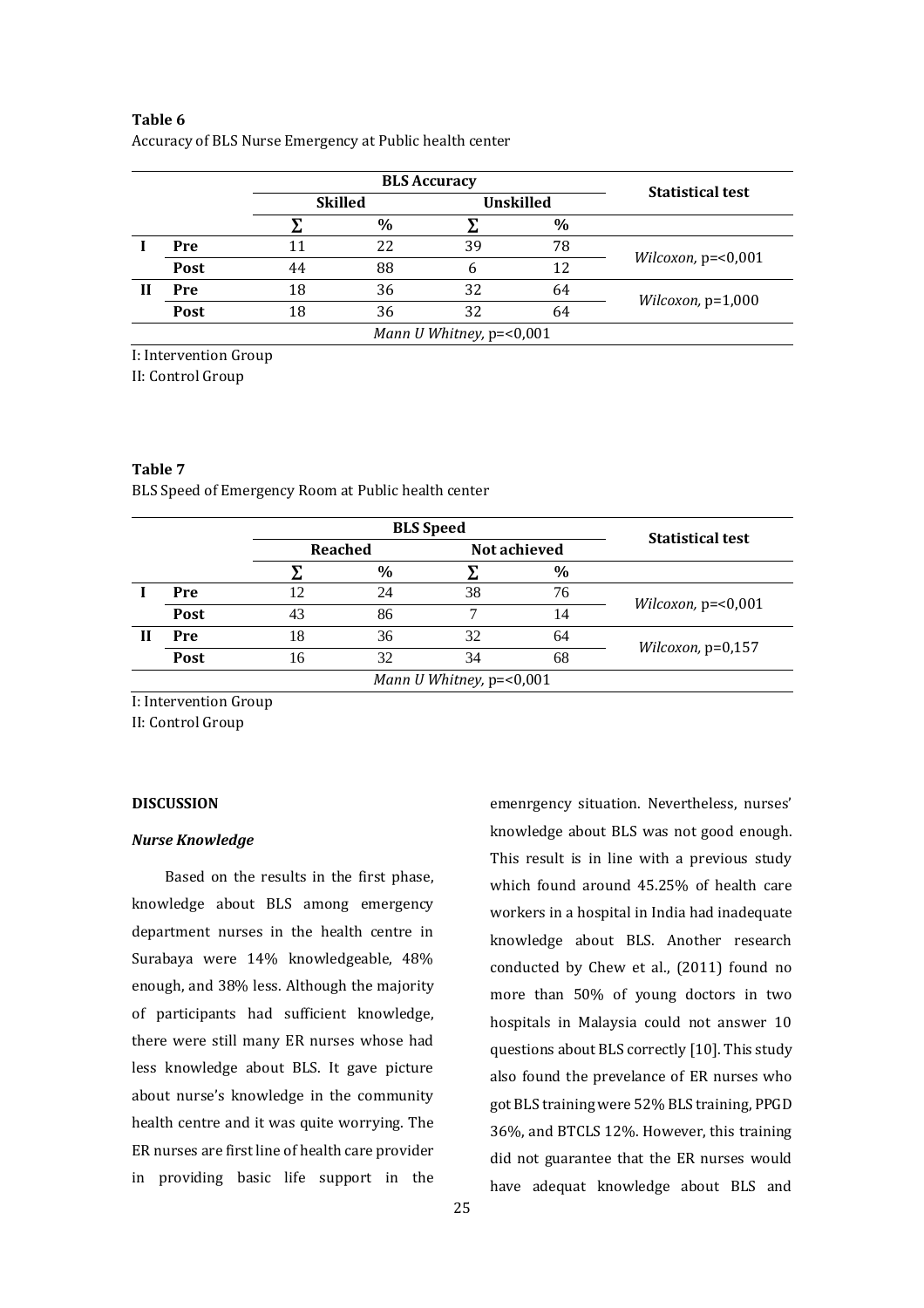implement the knowledge when they take care patient with cardiac arrest. Therefore, effective and efficient media to renew knowledge about BLS for the ER nurses were needed. The development of technology had proven to be used as an instrument in increasing knowledge, such as the iCPR [11]. The iCPR feedback tool can significantly improve the performance of chest compression in a simulated cardiac arrest scenario. Participants' knowledge was increased after learning the iCPR and helping them achieve the correct chest compression level. They also felt the device was easy to use.

# *Nurse Attitude*

Around 60% of the ER nurses in the public health centre in Surabaya City Health Service had negative attitude towards BLS. Negative attitude was meaning the participants had lack response when faced emergency conditions occurred outside hospital. Attitude is a reaction or response from someone to a stimulus or object [12]. Attitude is a response to social stimuli that have been conditioned [13]. Negative attitudes in this study could be influenced by the knowledge and behavior change.

A study of nurses in Sweden on CPR-D found that changing in CPR-D education and involving multidisciplinary teams were needed to encourage individual nurses to do defibrillate and to improve organizational attitudes. Nurses were needed more encouragement and more information about early defibrillation. Pessimistic attitudes towards CPR-D might be influenced by the nurse's attitude toward resuscitation and implementation of the guidelines [14]. Another study conducted by Shibahashi,

Sugiyama, & Hamabe, (2018) found less satisfactory results in the health worker attitude when faced with emergency conditions, lack of confidence to self-ability in doing action were factors related to negative attitude of nurses towards BLS [15].

#### *Psychomotor*

Around of 62% of the ER nurses were unskilled in performing BLS. A person's skill in performing actions was influenced by the individual's behavior and experiences. Even though, the ER nurses had BLS training, there were still a lot of nurses were not good enough in performing BLS. Following research conducted by Fathoni, (2014), the emergency training had nothing to do with the implementation of the primary survey [16]. The study also found that the difference between emergency training between PPGD and BTCLS did not affect the nurses' work or the implementation of the primary survey. Research conducted by Smith, Gilcreast, & Pierce, (2008) found that the ability of certified nurses to maintain basic and advanced life support psychomotor skills and knowledge would decrease if nurses were unable to perform ACLS and BLS skills based on standard [17].

In this study, the psychomotor assessment of nurses in performing BLS was based on the latest Standards of AHA [18] and around 62% nurses were unskilled in performing BLS. More training is needed to increase skill of nurses. It is consistent with a previous study conducted by Keenan, Lamacraft, & Joubert, (2009) that training should be done every 6-12 months to maintain BLS skill [19]. It is because skills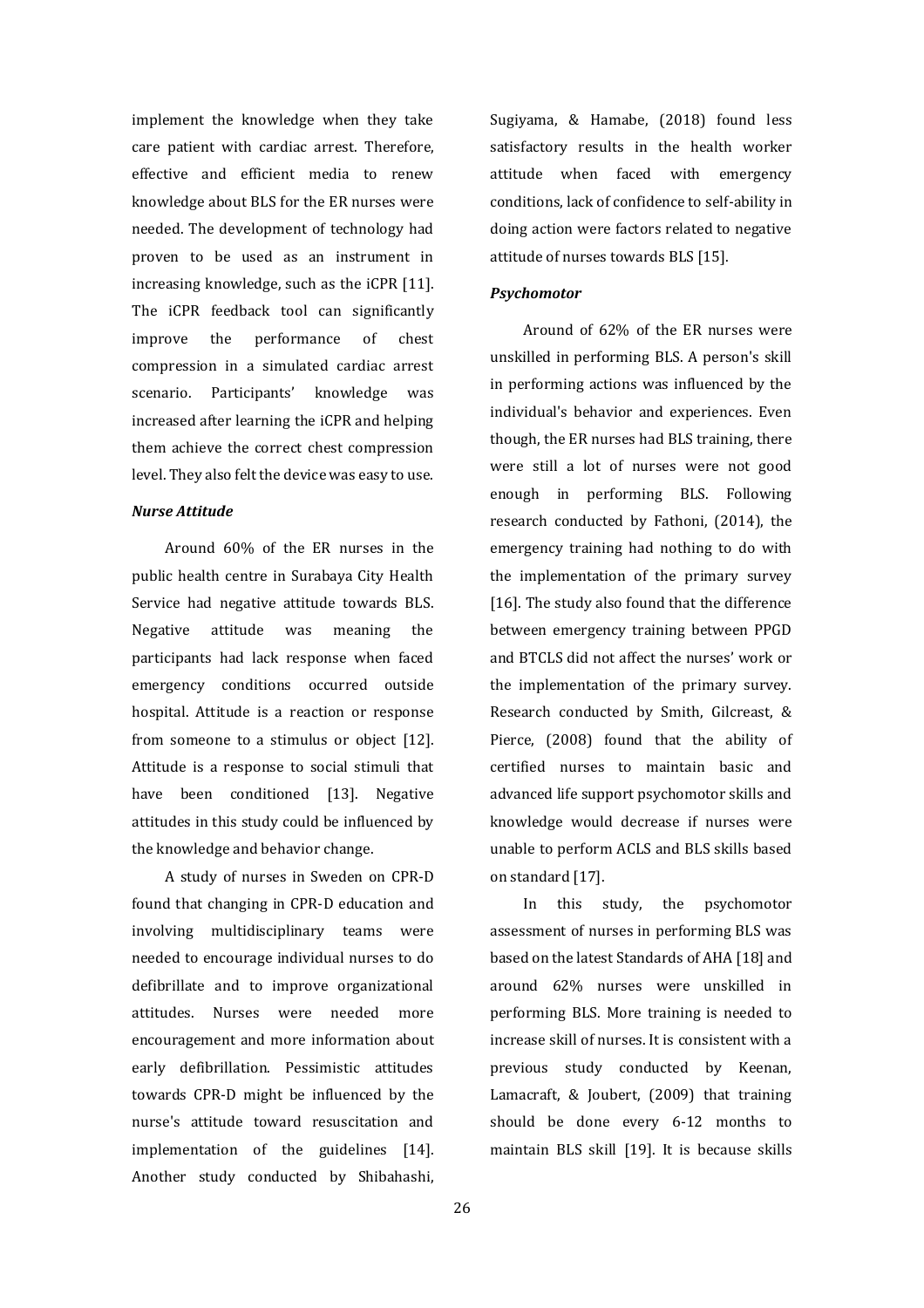about BLS, especially CPR would decrease after 2 weeks of training.

# *Accuracy of Nurses Emergency Room*

The result of this study showed that the accuracy of the ER nurses in the experiment group was increasing after the intervention compared to the control group. It showed the application of BLS in the Android system was more effective and efficient for nurses to update their skill and knowledge continuously. The application was easy to access everywhere and anytime through smartphone.

This study was in line with a study which in 31 trained medical personnel using Android-based applications called iResus. iResus was developed to improve the performance of medical personnel in performing basic and advanced life support in emergency life simulations. The result showed that iResus applications could significantly improve the performance medical personnels in performing basic and advanced life support during medical emergency simulation [20]. Another study found that visual and audio instruction during training could bring significant results on the ability to provide BLS, particularly in giving recovery position, airway management and quality of CPR (cardiopulmonary resuscitation) with PDAs (personal digital assistants) [21].

Media education using Android-based mobile learning is more interesting and applicable to use. Furthermore, mobile devices becomes more popular and easy to access. Learning by mobile is a new approach for education, and offers learning opportunities anywhere and anytime [22].

Guide Basic Life Support (BLS) applications becomes more important in the educational environment for nurses. This study determined theoretical and technical foundations for designing and developing effective learning media and illustrates new approaches to develop learning application for the cellular technology.

The Basic Life Support (BLS) application could improve the nursing capacity in community health centers for conducting basic life support through simulations for cardiac arrest scenario. Participants in this study felt that the application was easy to use and helped them increasing their selfconfidence in doing BLS in emergency situation.

## *Speed of Nurse Emergency Room*

In this study, the speed of nurses in performing BLS in intervention group showed an improvement after the intervention. It happened because the application provided detailed picture through video and learning materials. So, participants could easily learn and practice.

Around 76% of participants in this study could achieve the targets from the training. It means that learning BLS from Android application could be considered as effective and efficient way, particularly in cost and time. Following the results of research conducted by (Krogh et al., 2015), using the method of e-learning Pediatric Basic Life Support in providing education to professional nurses showed that e-learning BLS could increase self-confidence in nurses during emergency situation [23].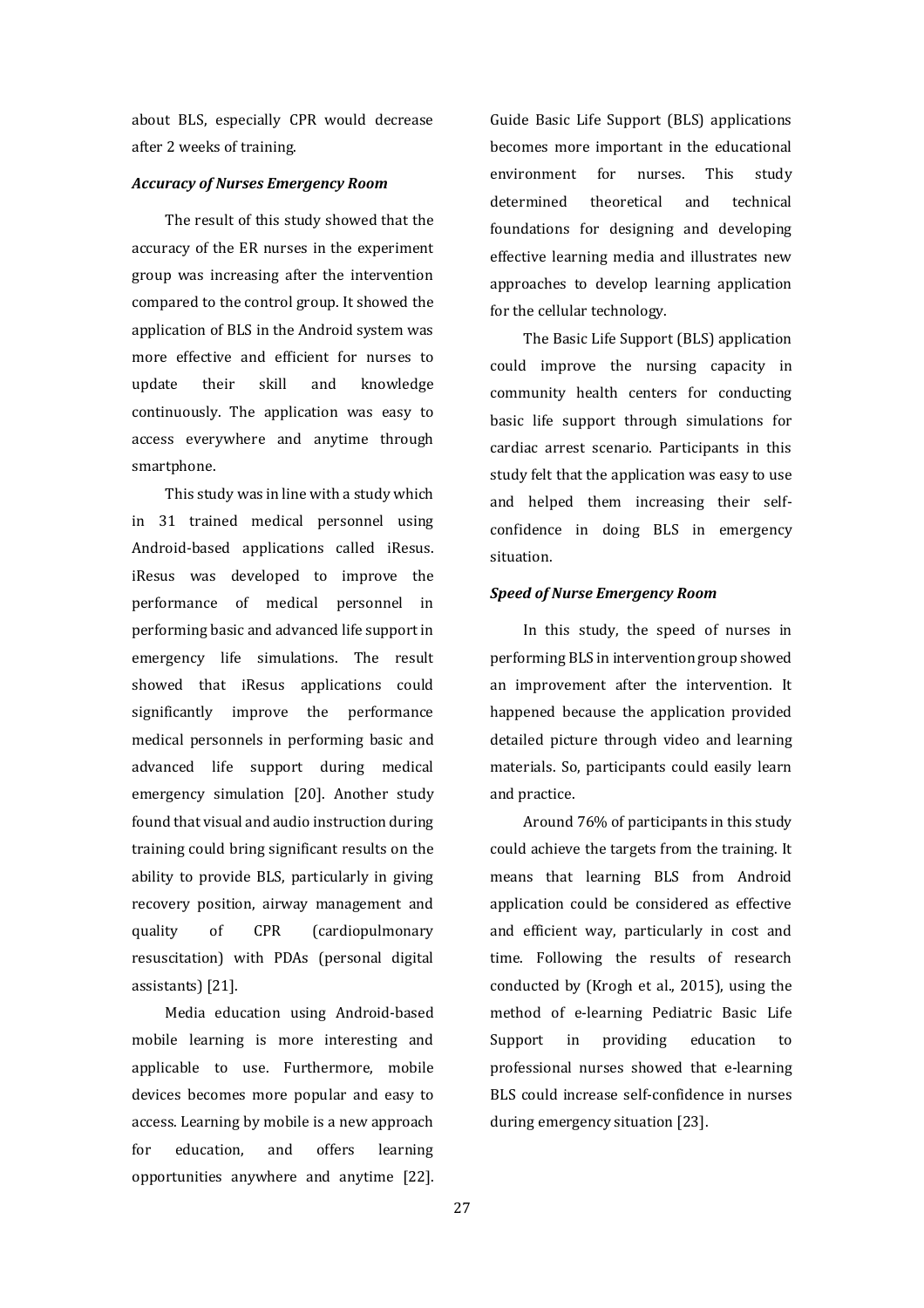## **CONCLUSION**

Nurses at the public health center in the Surabaya City Health Office showed their knowledge about BLS in enough level (48%). In addition, most of the ER nurses (60%) had negative attitude towards BLS. For the psychomotor, around 62% of participants were unskilled in BLS.

The application of Basic Life Support (BLS) was developed based on FGD result and expert discussion. Socialization and trial of the Basic Life Support (BLS) Application have been done on 25 June 2018 followed by 25 nurses at the Public health center emergency room. Implementation of the Guide Basic Life Support (BLS) application showed a positive result in improving nurse's ability and speed in performing BLS. The head of public head centre in this study helped to provide an assessment of nurses' resuscitation skills.

#### **REFERENCES**

- [1] N. E. Hammond et al., "The effect of implementing a modified early warning scoring (MEWS) system on the adequacy of vital sign documentation," Australian Critical Care, vol. 26, no. 1, pp. 18–22, 2013, doi: 10.1016/j.aucc.2012.05.001.
- [2] AHA, Hightlights of the 2015 American Heart Association Guidelines Update for CPR and ECC. Texas: American Heart Association, 2015.
- [3] M. Wissenberg et al., "Association of national initiatives to improve cardiac arrest management with rates of bystander intervention and patient survival after out-of-hospital cardiac arrest," Journal of the American Medical Association, vol. 310, no. 13, pp. 1377–

1384, 2013, doi: 10.1001/jama.2013.278483.

- [4] P. S. Chan et al., "Readmission rates and long-term hospital costs among survivors of an in-hospital cardiac arrest," Circulation: Cardiovascular Quality and Outcomes, vol. 7, no. 6, pp. 889–895, 2014, doi: 10.1161/CIRCOUTCOMES.114.000925.
- [5] Badan Penelitian dan Pengembangan Kesehatan, "Riset Kesehatan Dasar (RISKESDAS) 2013," Jakarta, 2013.
- [6] K. Sunde, "Implementation of a standardised treatment protocol for post resuscitation care after out-of-hospital cardiac arrest," Resuscitation, vol. 73, no. 1, pp. 29–39, 2007, doi: 10.1016/j.resuscitation.2006.08.016
- [7] S. L. Kronick et al., "Part 4: Systems of care and continuous quality improvement: 2015 American Heart Association guidelines update for cardiopulmonary resuscitation and emergency cardiovascular care," Circulation, vol. 132, no. 18, pp. S397– S413, 2015, doi: 10.1161/CIR.0000000000000258.
- [8] B. J. Bobrow et al., "Minimally interrupted cardiac resuscitation by emergency medical services for out-ofhospital cardiac arrest," Journal of the American Medical Association, vol. 299, no. 10, pp. 1158-65, 2008, doi: 10.1001/jama.299.10.1158.
- [9] J. A. Razzak and A. L. Kellermann, "Emergency medical care in developing countries : is it worthwhile?," Bulletin of the World Health Organization, vol. 80, no. 01, 2002.

[10] K. S. Chew et al., "A survey on the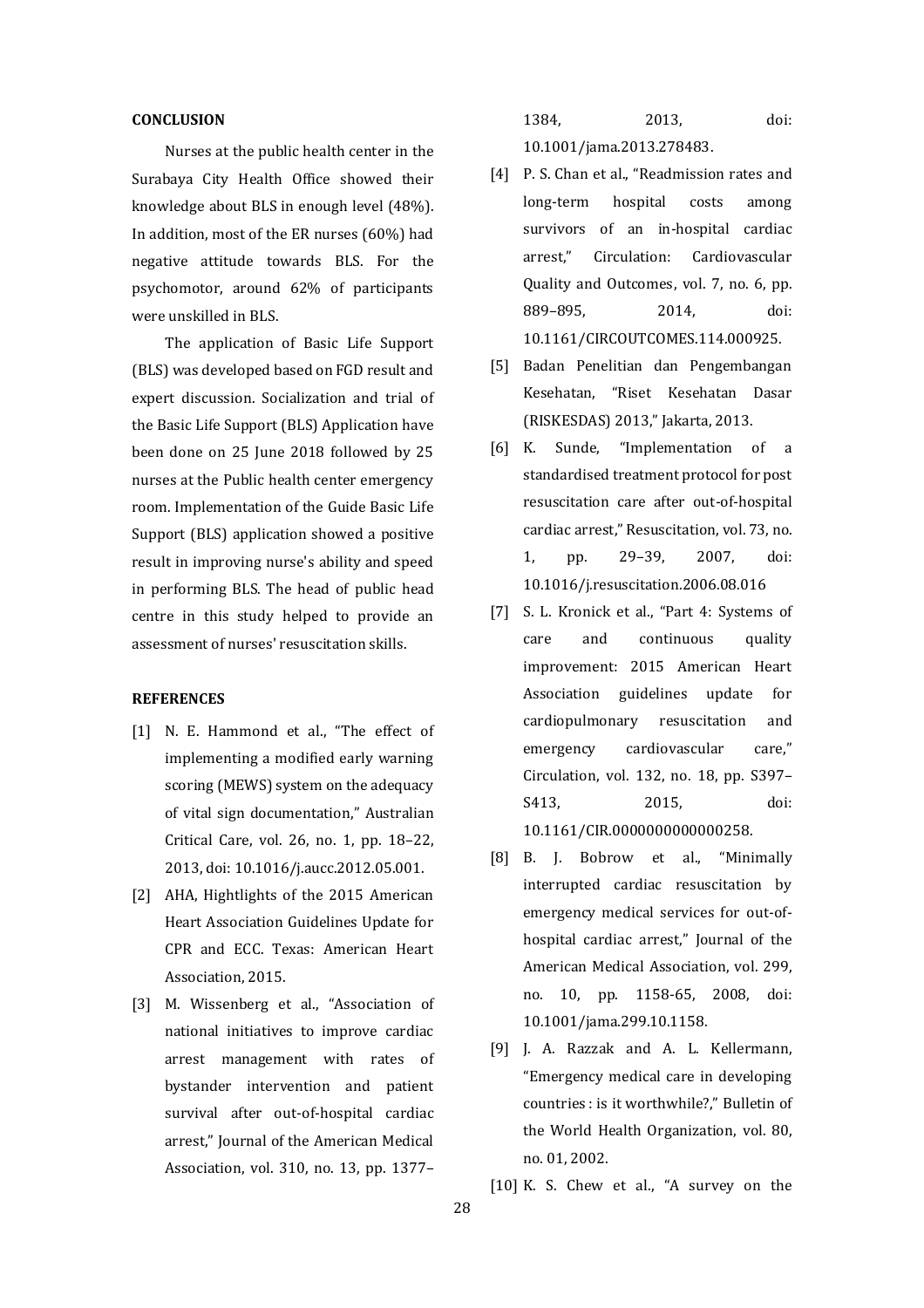knowledge, attitude and confidence level of adult cardiopulmonary resuscitation among junior doctors in hospital Universiti Sains Malaysia and hospital raja Perempuan Zainab ii, Kota Bharu, Kelantan, Malaysia," Medical Journal of Malaysia, vol. 66, no. 1, pp. 56–59, 2011.

- [11] F. Semeraro et al., "iCPR: a new application of high-quality cardiopulmonary resuscitation training," Resuscitation, vol. 82, no. 4, pp. 436–441, 2011, doi: 10.1016/j.resuscitation.2010.11.023
- [12] S. Notoatmodjo, Promosi Kesehatan dan Perilaku Kesehatan. Jakarta: Rineka Cipta, 2012.
- [13] K. Glanz, B. K. Rimer, and National Cancer Institute (U.S.), Theory at a glance : a guide for health promotion practice, Bethesda, MD: U.S. Dept. of Health and Human Services, National Institutes of Health, National Cancer Institute, 2005.
- [14] M. Mäkinen et al., "Nurses' attitudes towards resuscitation and national resuscitation guidelines-Nurses hesitate to start CPR-D," Resuscitation, vol. 80, no. 12, pp. 1399–1404, 2009, doi: 10.1016/j.resuscitation.2009.08.025.
- [15] K. Shibahashi, K. Sugiyama, and Y. Hamabe, "A potential termination of resuscitation rule for EMS to implement in the field for out-of-hospital cardiac arrest: an observational cohort study," Resuscitation, vol. 130, pp. 28–32, 2018, doi:

10.1016/j.resuscitation.2018.06.026.

[16] K. B. Kaban and K. Rani, Hubungan Pengetahuan Perawat Tentang Basic Life Support (BLS) dengan Perilaku Perawat dalam Pelaksanaan Primary Survey di

Ruang IGD Royal Prima Hospital," Jurnal Keperawatan Priority, vol. 1, no. 1, 2018.

- [17] K. K. Smith, D. Gilcreast, and K. Pierce, "Evaluation of staff's retention of ACLS and BLS skills," Resuscitation, vol. 78, no. 1, pp. 59–65, 2008, doi: 10.1016/j.resuscitation.2008.02.007.
- [18] W. Shen et al., "2017 ACC/AHA/HRS Guideline for the Evaluation and Management of Patients With Syncope: A Report of the American College of Cardiology/American Heart Association Task Force on Clinical Practice Guidelines and the Heart Rhythm Society," Circulation, vol. 136, no. 5, pp. e60–e122, 2017, doi: 10.1161/CIR.0000000000000499.
- [19] M. Keenan, G. Lamacraft, and G. Joubert, "A Survey of Nurses' Basic Life Support Knowledge and Training at a Tertiary Hospital," African Journal of Health Professions Education, vol. 1, no. 1, pp. 3–7, 2009.
- [20] D. Low et al., "A randomised control trial to determine if use of the iResus©application on a smart phone improves the performance of an advanced life support provider in a simulated medical emergency," Anaesthesia, vol. 66, no. 4, pp. 255–262, 2011, doi: 10.1111/j.1365- 2044.2011.06649.x
- [21] L. Ertl and F. Christ, "Significant improvement of the quality of bystander first aid using an expert system with a mobile multimedia device," Resuscitation, vol. 74, no. 2, pp. 286–295, 2007, doi:

10.1016/j.resuscitation.2007.01.006.

[22] K. B. Lee and R. Salman, "The Design and